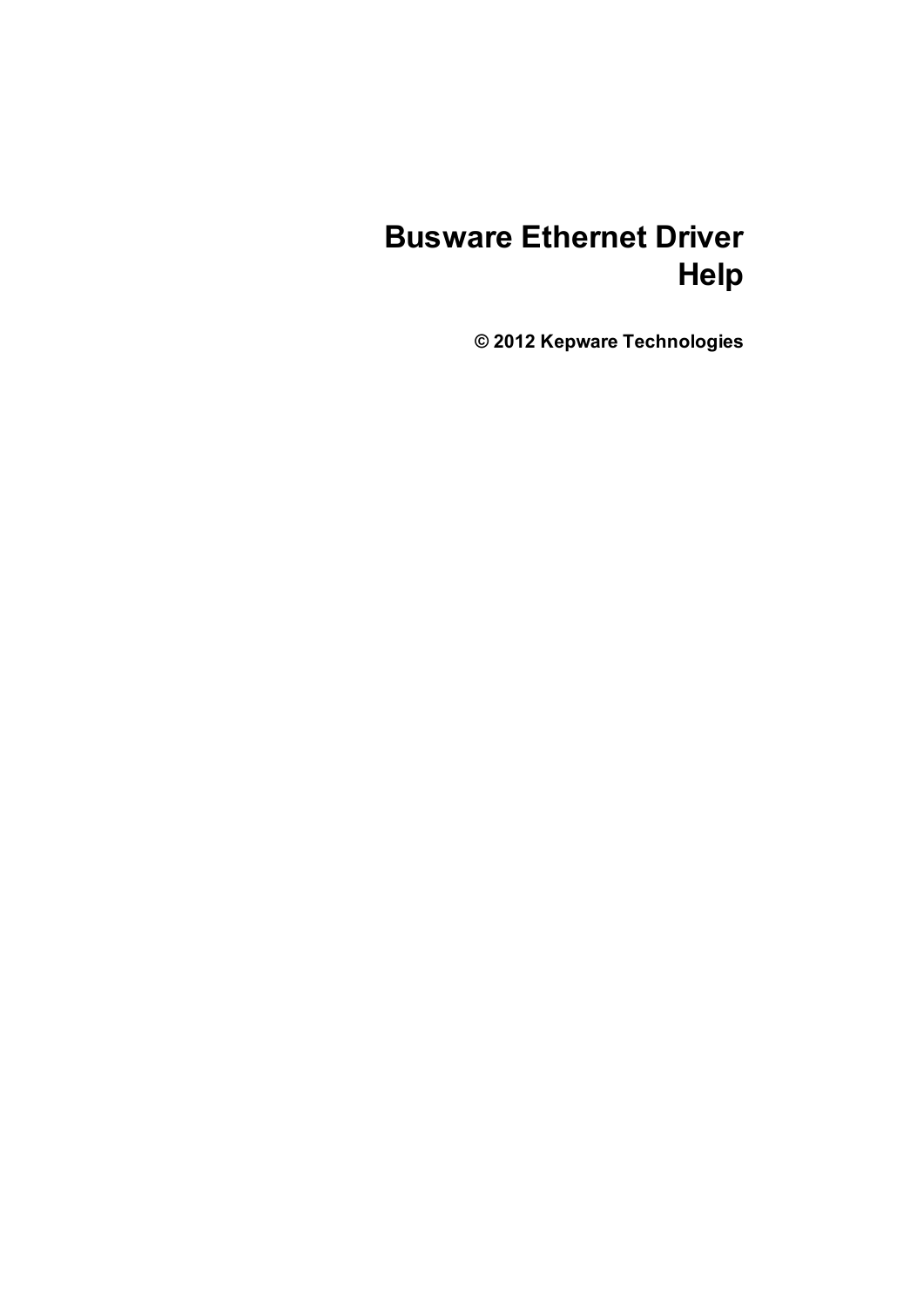# <span id="page-1-0"></span>**Table of Contents**

| Bad address in block [ <start address=""> to <end address="">] on device '<device name="">' 13</device></end></start>                 |  |
|---------------------------------------------------------------------------------------------------------------------------------------|--|
| Block size mismatch reading [ <start address=""> to <end address="">] on device '<device name=""> 13</device></end></start>           |  |
| Block request [ <start address=""> to <end address="">] on device '<device name="">.' responded with exception</device></end></start> |  |
|                                                                                                                                       |  |
|                                                                                                                                       |  |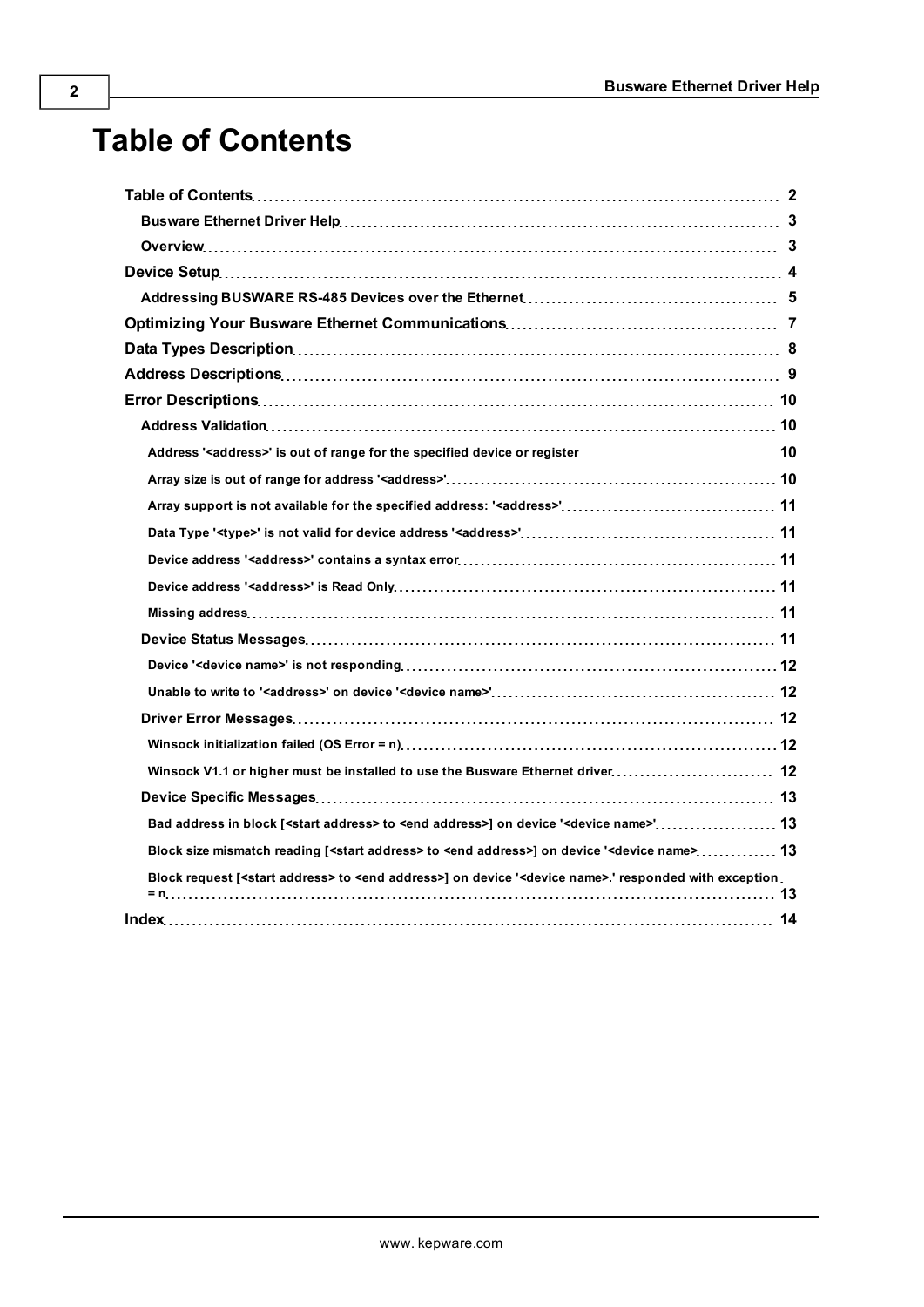# <span id="page-2-0"></span>**Busware Ethernet Driver Help**

Help version 1.014

#### **CONTENTS**

**[Overview](#page-2-1)**

What is the Busware Ethernet Driver?

**[Device](#page-3-0) [Setup](#page-3-0)**

How do I configure a device for use with this driver?

#### **[Addressing](#page-4-0) [BUSWARE](#page-4-0) [RS-485](#page-4-0) [Devices](#page-4-0) [over](#page-4-0) [the](#page-4-0) [Ethernet](#page-4-0)**

How do I address BUSWARE RS-485 devices over Ethernet?

**[Optimizing](#page-6-0) [Your](#page-6-0) [Busware](#page-6-0) [Ethernet](#page-6-0) [Communications](#page-6-0)** How do I get the best performance from the Busware Ethernet Driver?

**[Data](#page-7-0) [Types](#page-7-0) [Description](#page-7-0)**

What data types does this driver support?

#### **[Address](#page-8-0) [Descriptions](#page-8-0)**

How do I address a data location on a Busware Ethernet device?

#### **[Error](#page-9-0) [Descriptions](#page-9-0)**

<span id="page-2-1"></span>What error messages does the Busware Ethernet Driver produce?

#### **Overview**

The Busware Ethernet Driver provides an easy and reliable way to connect Busware Ethernet devices to OPC Client applications, including HMI, SCADA, Historian, MES, ERP and countless custom applications. This driver is intended for use with Busware Ethernet Drivers that support the Modbus Open TCP/UDP protocol. It utilizes UDP socket communications to provide maximum performance with minimal overhead.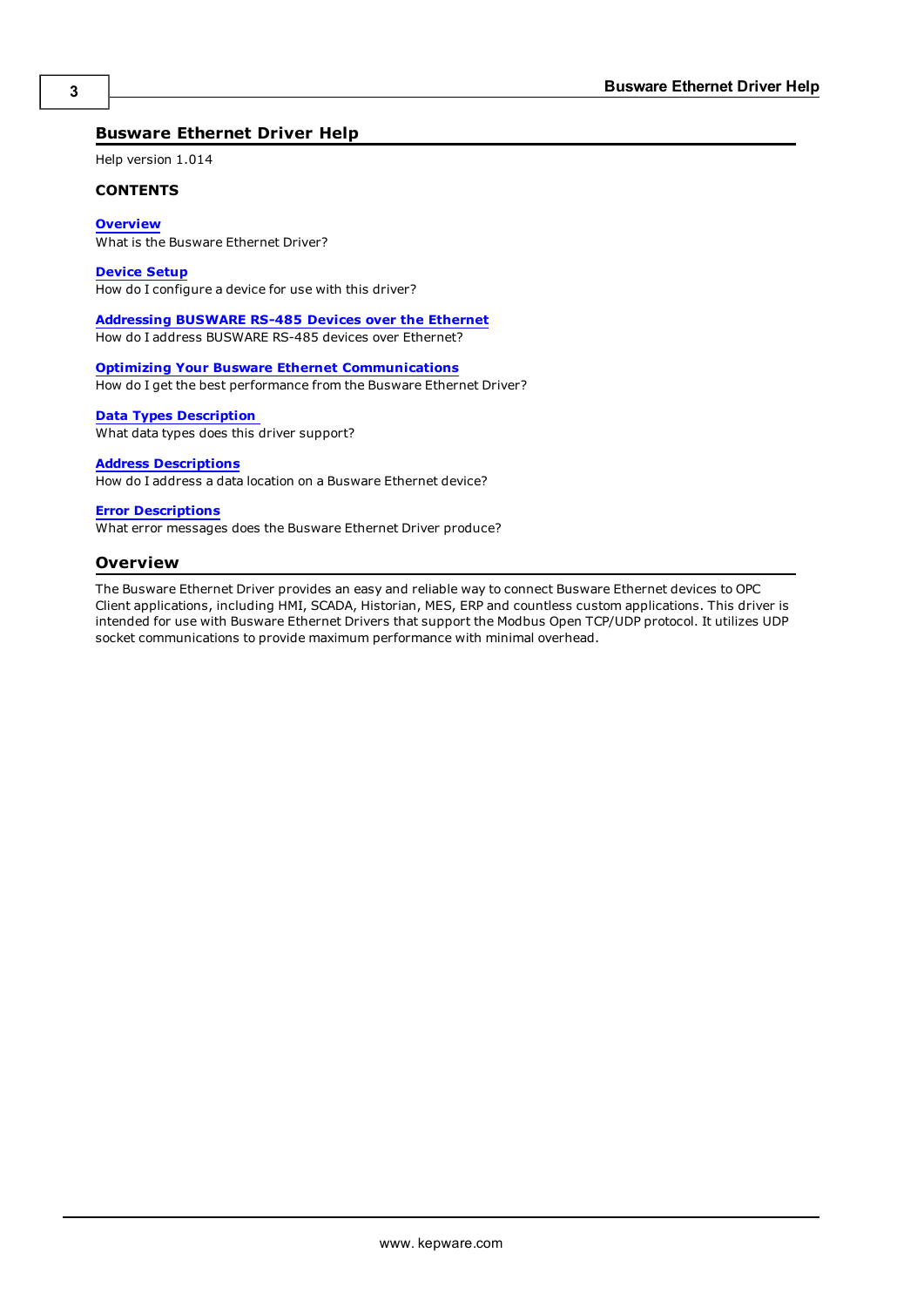#### <span id="page-3-0"></span>**Device Setup**

#### **Supported Devices**

**BUSWARE Ethernet I/O Modules Models** E200-FB00 E201-8B00 E290-FB00 E151-FB0 E190-8B00 E250-FB00 E300-FB00 E191-CB00

**BUSWARE RS-485 I/O Connected Through an Ethernet I/O Module Models**

M200-FB00 M290-FB00 M151-FB00 M190-8B00 M181-4B00 M250-8B00 M300-8B00

#### **Communication Protocol**

<span id="page-3-2"></span>Modbus Open Protocol over Ethernet using Winsock V1.1 or higher.

#### **Device ID (Ethernet IP Network Address Without BUSWARE RS-485 Bridging)**

Busware Ethernet Drivers are networked using standard IP addressing. Users can set the Ethernet I/O modules' IP address through the BUSWARE Remote IO Toolkit. In general, the Device ID has the following format: *YYY.YYY.YYY.YYY*, where *YYY* designates the device IP address. Each *YYY* byte should be in the range of 0 to 255. If intending to address BUSWARE RS-485 modules hung from the Ethernet module's RS-485 port, refer to **[Addressing](#page-4-0) [BUSWARE](#page-4-0) [RS-485](#page-4-0) [Devices](#page-4-0) [over](#page-4-0) [the](#page-4-0) [Ethernet](#page-4-0)**.

#### **Port Number**

This parameter specifies the TCP/IP port number the remote device is configured to use. The default setting is 502.

#### <span id="page-3-1"></span>**Coil Block Sizes**

Coils can be read from 8 to 800 points (bits) at a time. A higher block size means more points will be read from the device in a single request. Users can reduce the block size if data needs to be read from non-contiguous locations within the device. The default setting is 32.

**Note:** The Device Properties refer to Coils as Discretes.

#### **Register Block Sizes**

Registers can be read from 1 to 120 locations (words) at a time. A higher block size means more register values will be read from the device in a single request. Users can reduce the block size if data needs to be read from non-contiguous locations within the device. The default setting is 32.

#### **Connection Timeout**

This parameter specifies the amount of time that the driver should wait while connecting to a device. If the timeout is reached before making a connection to a device the driver will post an error and move onto the next request. The valid range is 1 to 30 seconds. The default setting is 3 seconds.

#### **Request Timeout**

This parameter specifies how long the driver should wait for a response from the devices on the channel before timing out. The valid range is 100 to 30000 milliseconds. The default setting is 1000 milliseconds.

#### **Failure Count**

This parameter specifies how many times the driver should retry a message before considering communications with the device to be lost. Once this count is reached the driver will set the ERROR tag for this device to TRUE. The valid range is 1 to 10 retries. The default setting is 3 retries.

#### **Cable Connections**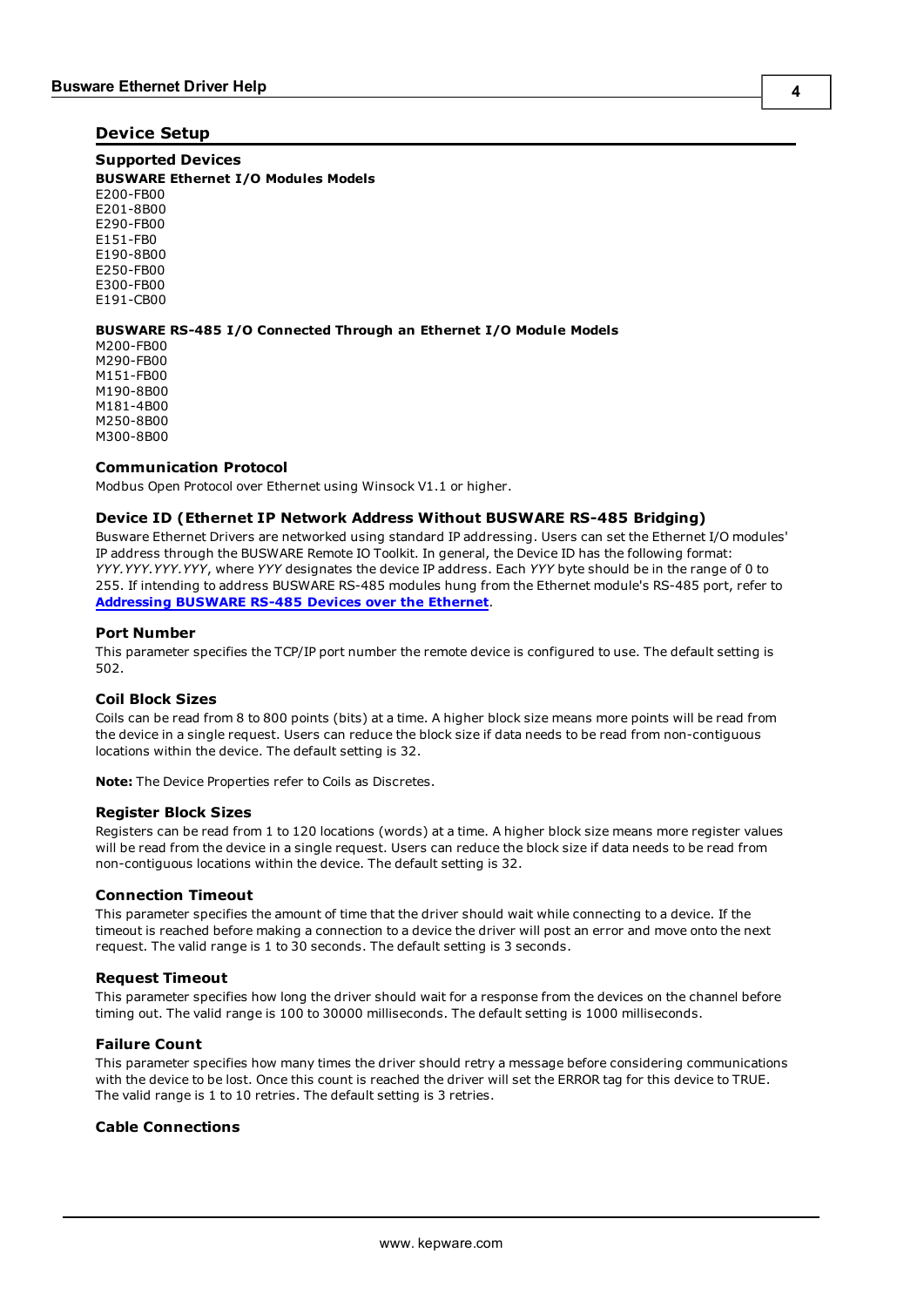

# Patch Cable (Straight Through)

# <span id="page-4-0"></span>**Addressing BUSWARE RS-485 Devices over the Ethernet**

The Busware Ethernet Driver can address BUSWARE RS-485 I/O connected on a RS485 party line by connecting through one of these interfaces:

Any Ethernet I/O module - Messages are passed through to the RS485 port.



These intelligent Modbus interfaces accept Modbus Ethernet commands, convert them to traditional Modbus messages, and pass the command along to the RS485 port on the Ethernet interface. Replies from the station are returned to Modbus Ethernet format and passed back on the Ethernet network to the BUSWARE Ethernet I/O OPC Server.

# **Device ID (Ethernet IP Network Address with BUSWARE RS-485 bridging)**

Busware Ethernet Drivers are networked using standard IP addressing. Users can set the Ethernet modules' IP address through the BUSWARE Remote IO Toolkit. In general, the Device ID has the following format: *YYY.YYY.YYY.YYY*, where *YYY* designates the device IP address. Each *YYY* byte should be in the range of 0 to 255.

When addressing BUSWARE RS-485 devices via the Busware Ethernet module's RS-485 port, users must include the station number of the RS-485 device as part of the Ethernet IP address. When using the same format as the IP address, the addition of the RS-485 station number would take the following format: *YYY.YYY.YYY.YYY.ZZZ*. The normal IP address remains the same, as denoted by the *YYY.YYY.YYY.YYY*. The station number of the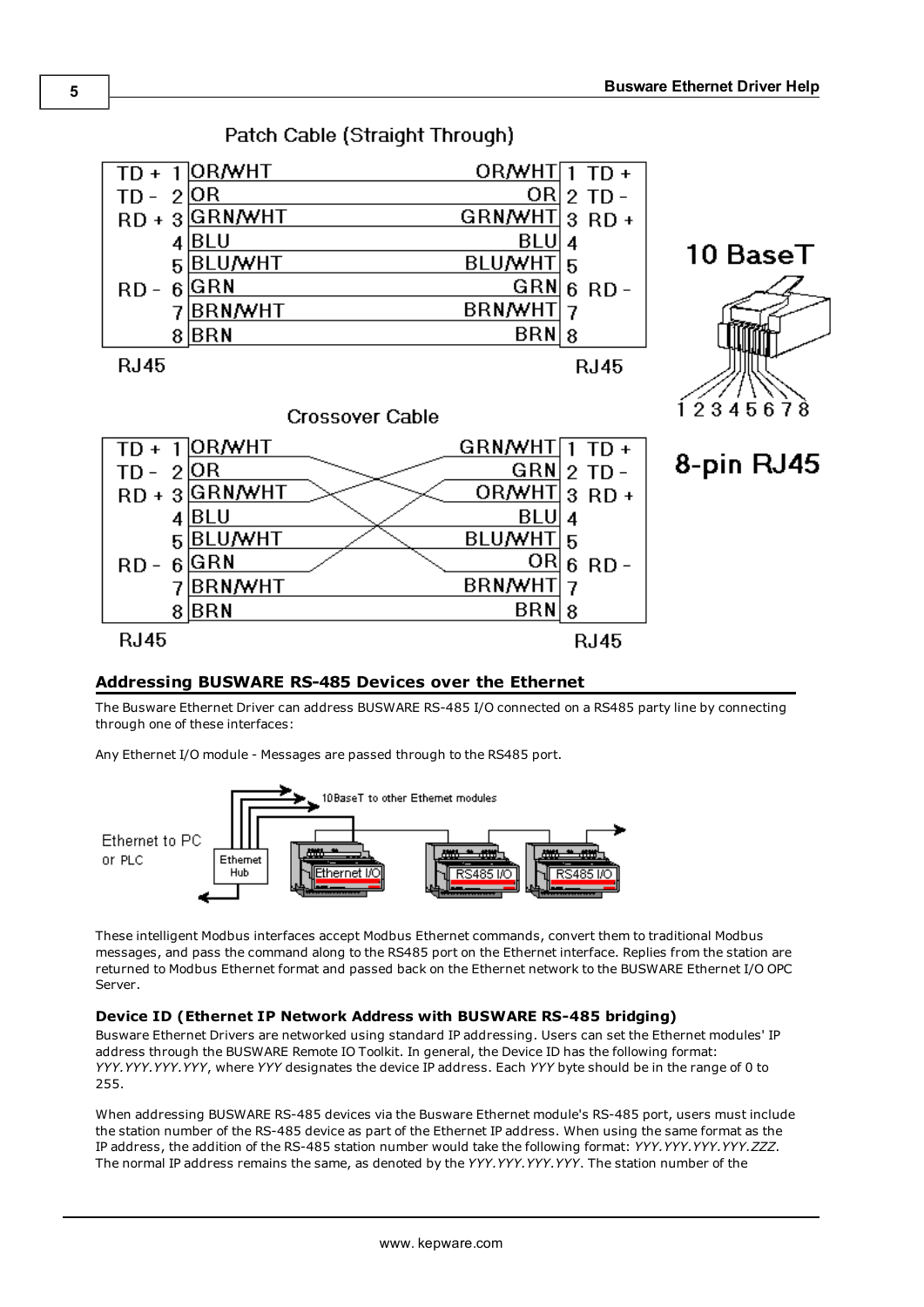**6**

desired BUSWARE RS-485 unit on the Ethernet module's RS-485 port is denoted by the *.ZZZ*. The valid station number range is 1 to 247.

#### **Example**

Assume that the Busware Ethernet module is at IP address 10.1.1.10. To this Ethernet module, users wish to attach four BUSWARE RS-485 modules already configured with Modbus Station numbers of 1, 2, 3, and 4. In the BUSWARE Ethernet I/O OPC Server, users add four separate devices to the Ethernet project. The first device would have a Device ID of 10.1.1.10.1, the second 10.1.1.10.2, the third 10.1.1.10.3, and the forth 10.1.1.10.4. Although each Device ID has the same IP address, the last field contains the actual station number of each BUSWARE RS-485 device that is attached to the RS-485 port.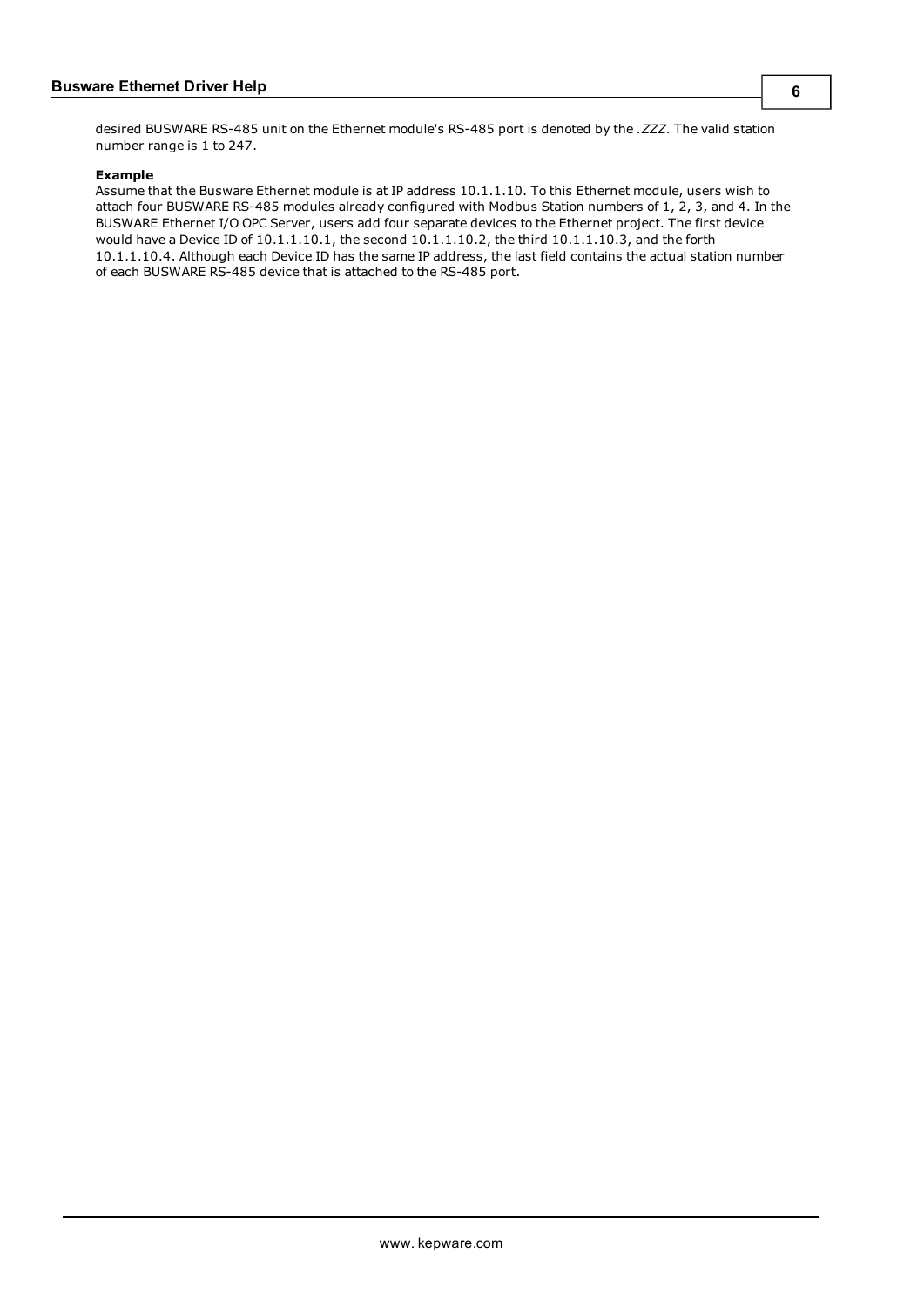# <span id="page-6-0"></span>**Optimizing Your Busware Ethernet Communications**

The Busware Ethernet Driver has been designed to provide the best performance with the least amount of impact on the system's overall performance. While the Busware Ethernet Driver is fast, there are a couple of guidelines that can be used in order to control and optimize the application and gain maximum performance.

This server refers to communications protocols like Busware Ethernet as a channel. Each channel defined in the application represents a separate path of execution in the server. Once a channel has been defined, a series of devices must then be defined under that channel. Each of these devices represents a single Ethernet I/O module from which data will be collected. While this approach to defining the application will provide a high level of performance, it won't take full advantage of the Busware Ethernet Driver or the network. An example of how the application may appear when configured using a single channel is shown below.



Each device appears under a single Busware Ethernet channel. In this configuration, the driver must move from one device to the next as quickly as possible in order to gather information at an effective rate. As more devices are added or more information is requested from a single device, the overall update rate begins to suffer.

If the Busware Ethernet Driver could only define one single channel, then the example shown above would be the only option available; however, the Busware Ethernet Driver can define up to 16 channels. Using multiple channels distributes the data collection workload by simultaneously issuing multiple requests to the network. An example of how the same application may appear when configured using multiple channels to improve performance is shown below.



Each device has now been defined under its own channel. In this new configuration, a single path of execution is dedicated to the task of gathering data from each device. If the application has 16 or fewer devices, it can be optimized exactly how it is shown here.

The performance will improve even if the application has more than 16 devices. While 16 or fewer devices may be ideal, the application will still benefit from additional channels. Although by spreading the device load across all channels will cause the server to move from device to device again, it can now do so with far less devices to process on a single channel.

Register Block Size and Coil Block Size, which are available on each defined device, can also affect the Busware Ethernet Driver's performance. The Register Block Size refers to the number of registers that may be requested from a device at one time. It can be configured from 1 to 120 registers per request in order to refine the driver's performance. The Coil Block Size can be adjusted from 8 to 800. If the application has large requests for consecutively ordered data, however, the block size should be increased.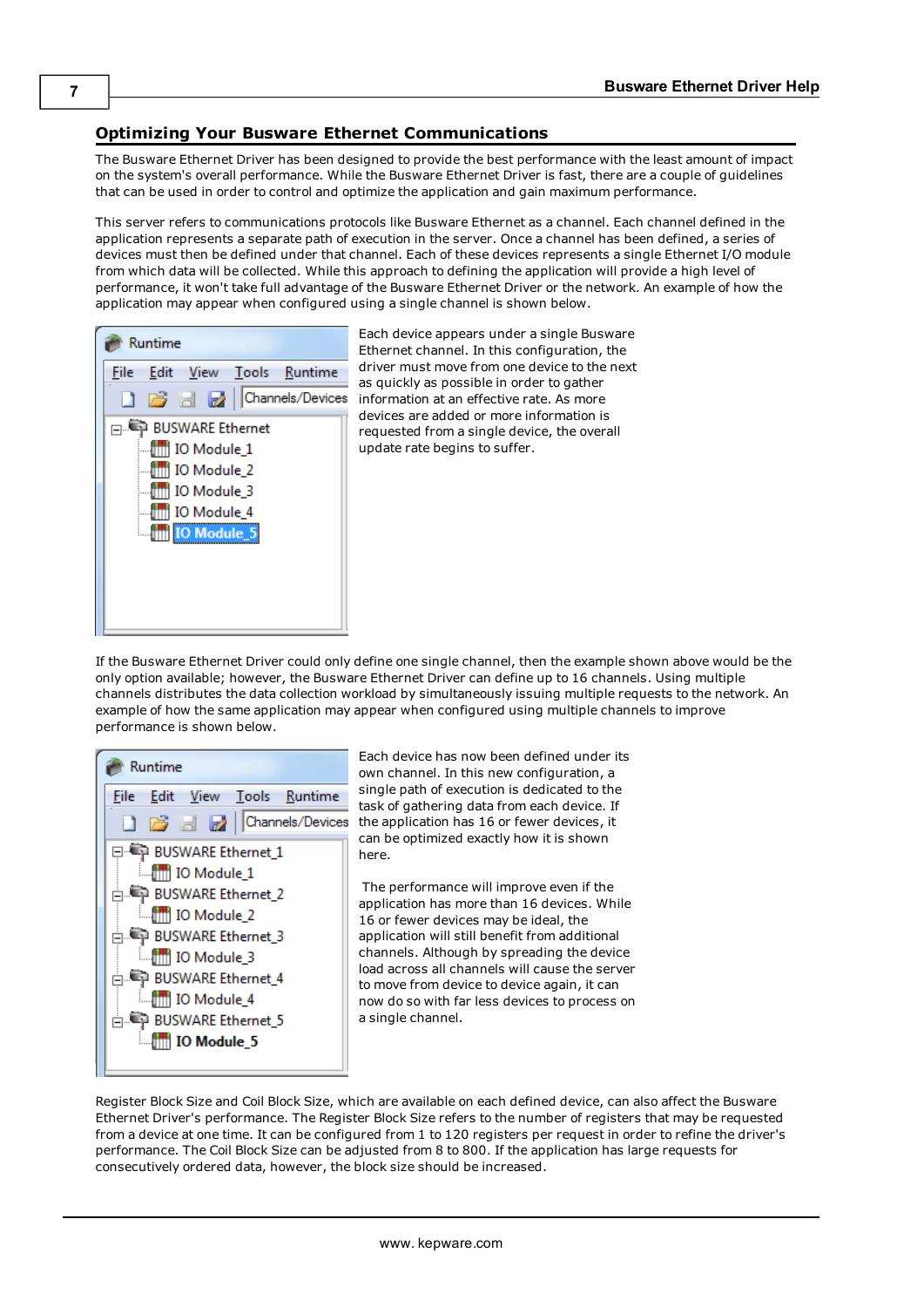# <span id="page-7-0"></span>**Data Types Description**

<span id="page-7-8"></span><span id="page-7-7"></span><span id="page-7-3"></span><span id="page-7-2"></span>

| <b>Data Type</b> | <b>Description</b>                                                       |
|------------------|--------------------------------------------------------------------------|
| Boolean          | Single bit                                                               |
| <b>Byte</b>      | Unsigned 8 bit value                                                     |
|                  |                                                                          |
|                  | bit 0 is the low bit                                                     |
|                  | bit 7 is the high bit                                                    |
| Char             | Signed 8 bit value                                                       |
|                  | bit 0 is the low bit                                                     |
|                  | bit 6 is the high bit                                                    |
|                  | bit 7 is the sign bit                                                    |
| Word             | Unsigned 16 bit value                                                    |
|                  |                                                                          |
|                  | bit 0 is the low bit                                                     |
|                  | bit 15 is the high bit                                                   |
| Short            | Signed 16 bit value                                                      |
|                  |                                                                          |
|                  | bit 0 is the low bit                                                     |
|                  | bit 14 is the high bit                                                   |
|                  | bit 15 is the sign bit                                                   |
| <b>DWord</b>     | Unsigned 32 bit value                                                    |
|                  | bit 0 is the low bit                                                     |
|                  | bit 31 is the high bit                                                   |
| Long             | Signed 32 bit value                                                      |
|                  |                                                                          |
|                  | bit 0 is the low bit                                                     |
|                  | bit 30 is the high bit                                                   |
|                  | bit 31 is the sign bit                                                   |
| <b>BCD</b>       | Two byte packed BCD                                                      |
|                  |                                                                          |
|                  | Value range is 0-9999. Behavior is undefined for values beyond this      |
|                  | range.                                                                   |
| <b>LBCD</b>      | Four byte packed BCD                                                     |
|                  | Value range is 0-99999999. Behavior is undefined for values beyond       |
|                  | this range.                                                              |
| Float            | 32 bit Floating point value.                                             |
|                  |                                                                          |
|                  | The driver interprets two consecutive registers as a Floating point      |
|                  | value by making the second register the high word and the first          |
|                  | register the low word.                                                   |
| Float Example    | If register 40001 is specified as a Float, bit 0 of register 40001 would |
|                  | be bit 0 of the 32 bit word, and bit 15 of register 40002 would be bit   |
|                  | 31 of the 32 bit word.                                                   |

<span id="page-7-6"></span><span id="page-7-5"></span><span id="page-7-4"></span><span id="page-7-1"></span>**Note:** The above descriptions assume first word low data handling of 32 bit data types.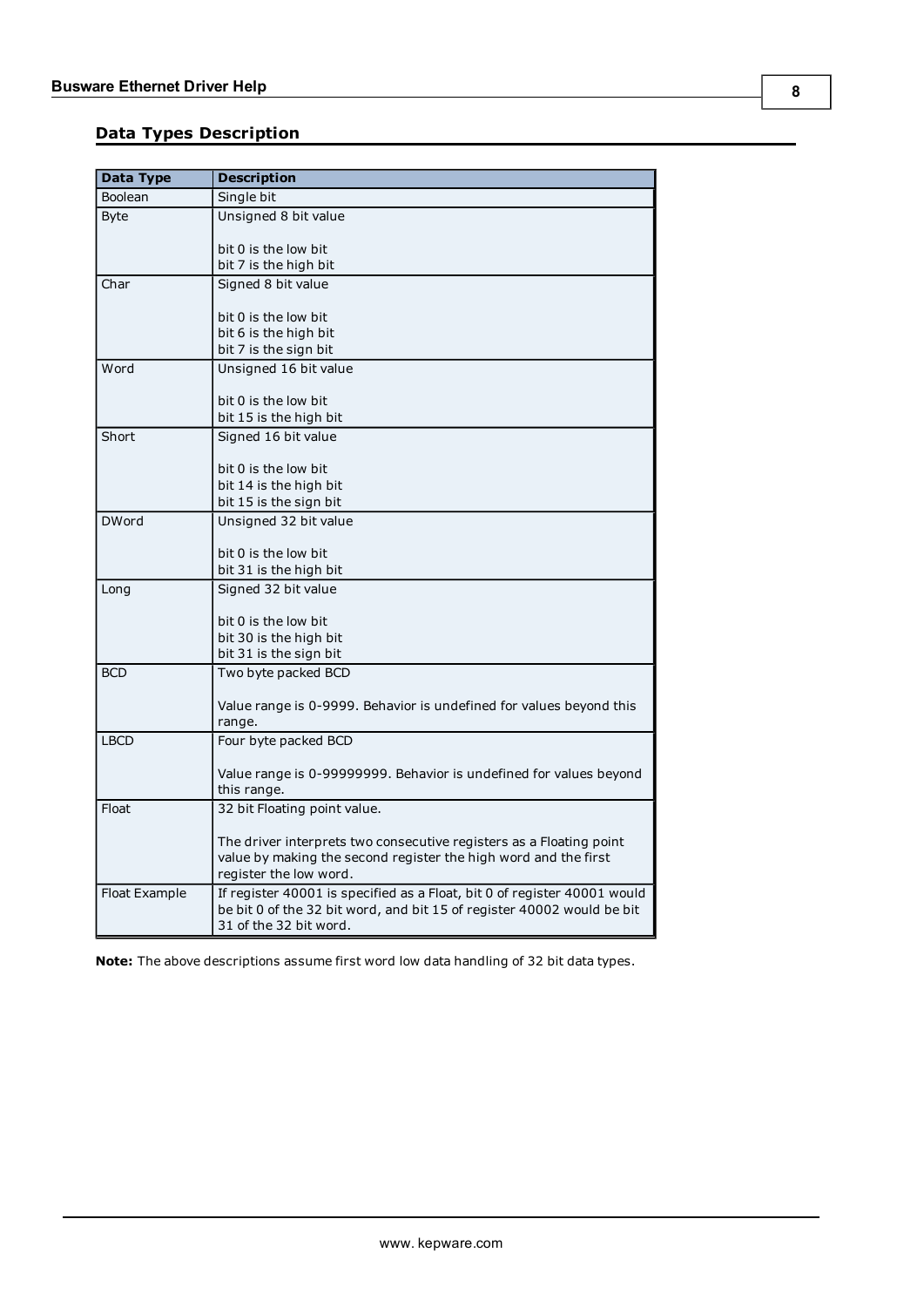# <span id="page-8-0"></span>**Address Descriptions**

I/O of different types is accessed by the Modbus messaging protocol via address ranges. To access the following BUSWARE data types, use the following Modbus address ranges.

| <b>BUSWARE Data Type</b> | <b>BUSWARE Address</b> | <b>Modbus Data Address</b> |
|--------------------------|------------------------|----------------------------|
| Discrete In:             | 0.9999                 | 1000120000                 |
| Discrete Out:            | 0.9999                 | 00001.10000                |
| Analog In:               | 0.0.2999               | 3000133000                 |
| Analog Out:              | 0.0.2999               | 40001.43000                |
| Short Integer In         | 0.1999                 | 33001.35000                |
| Long Integer In          | 0.1999                 | 3500137000                 |
| Floating Point In:       | 0.0.2999               | 37001.40000                |
| Short Integer Out:       | 0.1999                 | 43001.45000                |
| Long Integer Out:        | 0.1999                 | 45001.47000                |
| Floating Point Out:      | 0.0.2999               | 4700150000                 |

#### **Examples**

1. Modbus data address 10001 equates to BUSWARE discrete input 0.

2. Modbus data address 30006 equates to BUSWARE analog input 5.

#### **Generic Modbus Addressing Decimal Format**

The default data types for dynamically defined tags are shown in **bold**.

<span id="page-8-2"></span><span id="page-8-1"></span>

| <b>Address</b>                                                        | Range                                                                       | Data Type                                                      | <b>Access</b> |
|-----------------------------------------------------------------------|-----------------------------------------------------------------------------|----------------------------------------------------------------|---------------|
| Output Coils<br>[Function Codes (decimal): 01, 05,<br>  15]           | 000001-065536                                                               | <b>Boolean, Byte, Char, Word, Short</b><br>$\ast$              | Read/Write    |
| Input Coils<br>[Function Code (decimal): 02]                          | 100001-165536                                                               | <b>Boolean, Byte, Char, Word, Short</b><br>$\ast$              | Read Only     |
| Internal Registers<br>[Function Code (decimal): 04]                   | 300001-365536<br>300001-365535<br>$3x$ $xx$ $x$ $0$ -<br>$3x$ $xx$ $x$ $15$ | Word, Short, BCD<br>Float, DWord, Long, LBCD<br>Boolean        | Read Only     |
| <b>Holding Registers</b><br>[Function Codes (decimal): 03, 06,<br>161 | 400001-465536<br>400001-465535<br>$4x$ xxxx $.0-$<br>$4x$ $xx$ $x$ $x$ $15$ | Word, Short, BCD<br>Float, DWord, Long, LBCD<br><b>Boolean</b> | Read/Write    |

\*When accessing coils as a byte or char, the address specified must lie on a byte boundary (such as xxxxx1, xxxxx9, xxxxx17, and so forth). When accessed as a word or short, the address specified must lie on a word boundary (such as xxxxx1, xxxxx17, xxxx33, and so forth).

#### **Examples**

1. To access BUSWARE Discrete Output 0, enter a Modbus address of 00001.

- 2. To access BUSWARE Analog In 3, enter a Modbus address of 30004.
- 3. To access BUSWARE Analog Out 2, enter a Modbus address of 40003.

#### **Array Support**

Arrays are supported for internal and holding register locations for all data types except for Boolean. There are two methods of addressing an array. Examples are given using holding register locations.

4xxxx [rows] [cols] 4xxxx [cols] this method assumes rows is equal to one

Rows multiplied by cols cannot exceed the block size that has been assigned to the device for the register type. For arrays of 32 bit data types, rows multiplied by cols multiplied by 2 cannot exceed the block size.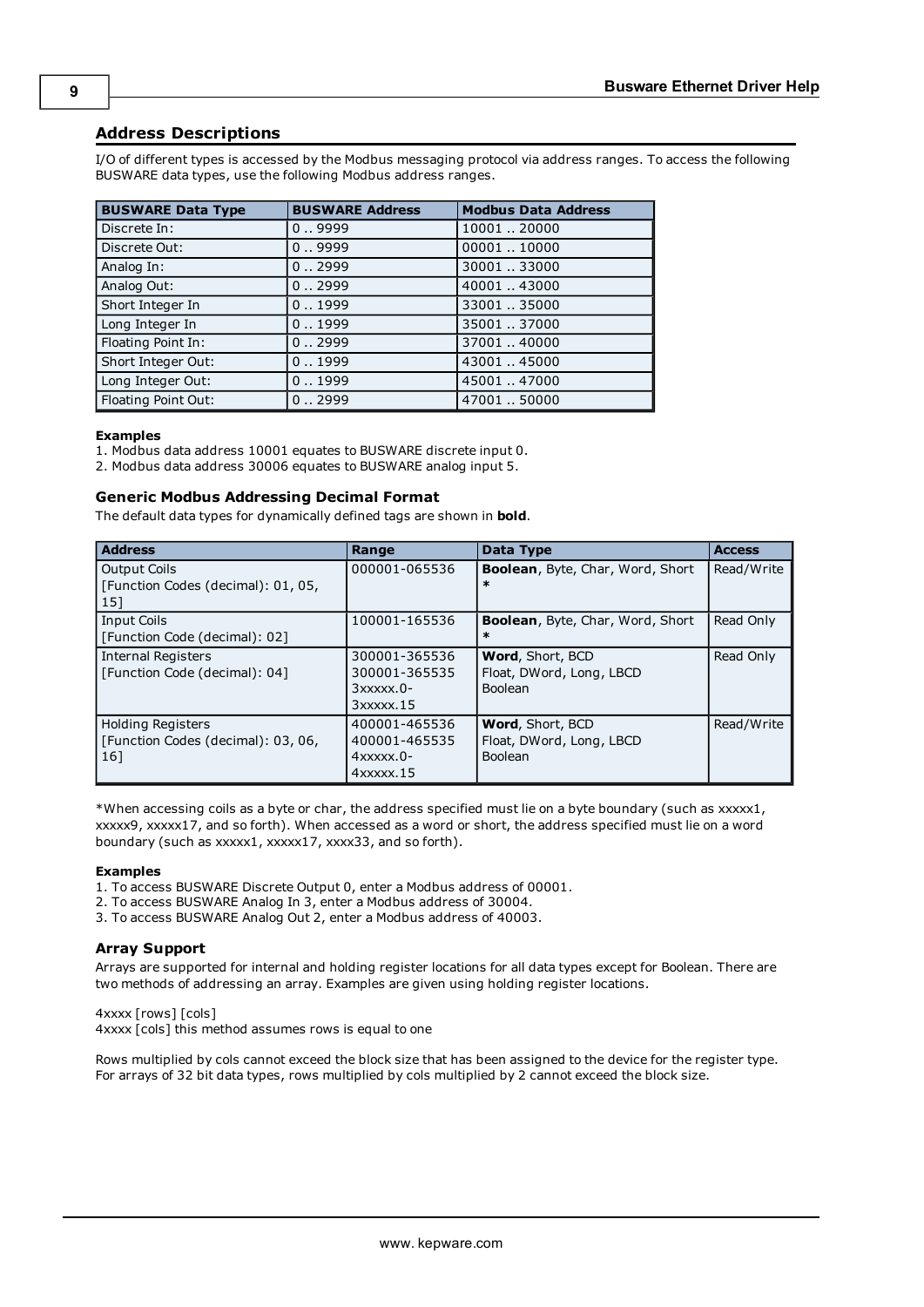## <span id="page-9-0"></span>**Error Descriptions**

The following error/warning messages may be generated. Click on the link for a description of the message.

#### **Address Validation**

**[Address](#page-9-2) ['<address>'](#page-9-2) [is](#page-9-2) [out](#page-9-2) [of](#page-9-2) [range](#page-9-2) [for](#page-9-2) [the](#page-9-2) [specified](#page-9-2) [device](#page-9-2) [or](#page-9-2) [register](#page-9-2) [Array](#page-9-3) [size](#page-9-3) [is](#page-9-3) [out](#page-9-3) [of](#page-9-3) [range](#page-9-3) [for](#page-9-3) [address](#page-9-3) ['<address>'](#page-9-3) [Array](#page-10-0) [support](#page-10-0) [is](#page-10-0) [not](#page-10-0) [available](#page-10-0) [for](#page-10-0) [the](#page-10-0) [specified](#page-10-0) [address:](#page-10-0) ['<address>'](#page-10-0) [Data](#page-10-1) [Type](#page-10-1) ['<type>'](#page-10-1) [is](#page-10-1) [not](#page-10-1) [valid](#page-10-1) [for](#page-10-1) [device](#page-10-1) [address](#page-10-1) ['<address>'](#page-10-1) [Device](#page-10-2) [address](#page-10-2) ['<address>'](#page-10-2) [contains](#page-10-2) [a](#page-10-2) [syntax](#page-10-2) [error](#page-10-2) [Device](#page-10-3) [address](#page-10-3) ['<address>'](#page-10-3) [is](#page-10-3) [Read](#page-10-3) [Only](#page-10-3) [Missing](#page-10-4) [address](#page-10-4)**

#### **Device Status Messages**

**[Device](#page-11-0) ['<device](#page-11-0) [name>'](#page-11-0) [is](#page-11-0) [not](#page-11-0) [responding](#page-11-0) [Unable](#page-11-1) [to](#page-11-1) [write](#page-11-1) [to](#page-11-1) ['<address>'](#page-11-1) [on](#page-11-1) [device](#page-11-1) ['<device](#page-11-1) [name>'](#page-11-1)**

#### **Driver Error Messages**

**[Winsock](#page-11-3) [initialization](#page-11-3) [failed](#page-11-3) [\(OS](#page-11-3) [Error](#page-11-3) [=](#page-11-3) [n\)](#page-11-3) [Winsock](#page-11-4) [V1.1](#page-11-4) [or](#page-11-4) [higher](#page-11-4) [must](#page-11-4) [be](#page-11-4) [installed](#page-11-4) [to](#page-11-4) [use](#page-11-4) [the](#page-11-4) [Busware](#page-11-4) [Ethernet](#page-11-4) [driver](#page-11-4)**

#### **Device Specific Messages**

**[Bad](#page-12-1) [address](#page-12-1) [in](#page-12-1) [block](#page-12-1) [\[<start](#page-12-1) [address>](#page-12-1) [to](#page-12-1) [<end](#page-12-1) [address>\]](#page-12-1) [on](#page-12-1) [device](#page-12-1) ['<device](#page-12-1) [name>'](#page-12-1) [Block](#page-12-2) [size](#page-12-2) [mismatch](#page-12-2) [reading](#page-12-2) [\[<start](#page-12-2) [address>](#page-12-2) [to](#page-12-2) [<end](#page-12-2) [address>\]](#page-12-2) [on](#page-12-2) [device](#page-12-2) ['<device](#page-12-2) [name>'](#page-12-2) [Block](#page-12-3) [request](#page-12-3) [\[<start](#page-12-3) [address>](#page-12-3) [to](#page-12-3) [<end](#page-12-3) [address>\]](#page-12-3) [on](#page-12-3) [device](#page-12-3) ['<device](#page-12-3) [name>.'](#page-12-3) [responded](#page-12-3) [with](#page-12-3) [exception](#page-12-3) [=](#page-12-3) [n](#page-12-3)**

#### <span id="page-9-1"></span>**Address Validation**

The following error/warning messages may be generated. Click on the link for a description of the message.

#### **Address Validation**

**[Address](#page-9-2) ['<address>'](#page-9-2) [is](#page-9-2) [out](#page-9-2) [of](#page-9-2) [range](#page-9-2) [for](#page-9-2) [the](#page-9-2) [specified](#page-9-2) [device](#page-9-2) [or](#page-9-2) [register](#page-9-2) [Array](#page-9-3) [size](#page-9-3) [is](#page-9-3) [out](#page-9-3) [of](#page-9-3) [range](#page-9-3) [for](#page-9-3) [address](#page-9-3) ['<address>'](#page-9-3) [Array](#page-10-0) [support](#page-10-0) [is](#page-10-0) [not](#page-10-0) [available](#page-10-0) [for](#page-10-0) [the](#page-10-0) [specified](#page-10-0) [address:](#page-10-0) ['<address>'](#page-10-0) [Data](#page-10-1) [Type](#page-10-1) ['<type>'](#page-10-1) [is](#page-10-1) [not](#page-10-1) [valid](#page-10-1) [for](#page-10-1) [device](#page-10-1) [address](#page-10-1) ['<address>'](#page-10-1) [Device](#page-10-2) [address](#page-10-2) ['<address>'](#page-10-2) [contains](#page-10-2) [a](#page-10-2) [syntax](#page-10-2) [error](#page-10-2) [Device](#page-10-3) [address](#page-10-3) ['<address>'](#page-10-3) [is](#page-10-3) [Read](#page-10-3) [Only](#page-10-3)** 

### <span id="page-9-2"></span>**Address '<address>' is out of range for the specified device or register**

#### **Error Type:**

Warning

#### **Possible Cause:**

A tag address that has been specified dynamically references a location that is beyond the range of supported locations for the device.

#### **Solution:**

<span id="page-9-3"></span>Verify the address is correct; if it is not, re-enter it in the client application.

#### Array size is out of range for address '<address>'

# **Error Type:**

Warning

#### **Possible Cause:**

A tag address that has been specified dynamically is requesting an array size that is too large for the address type or block size of the driver.

#### **Solution:**

Re-enter the address in the client application to specify a smaller value for the array or a different starting point.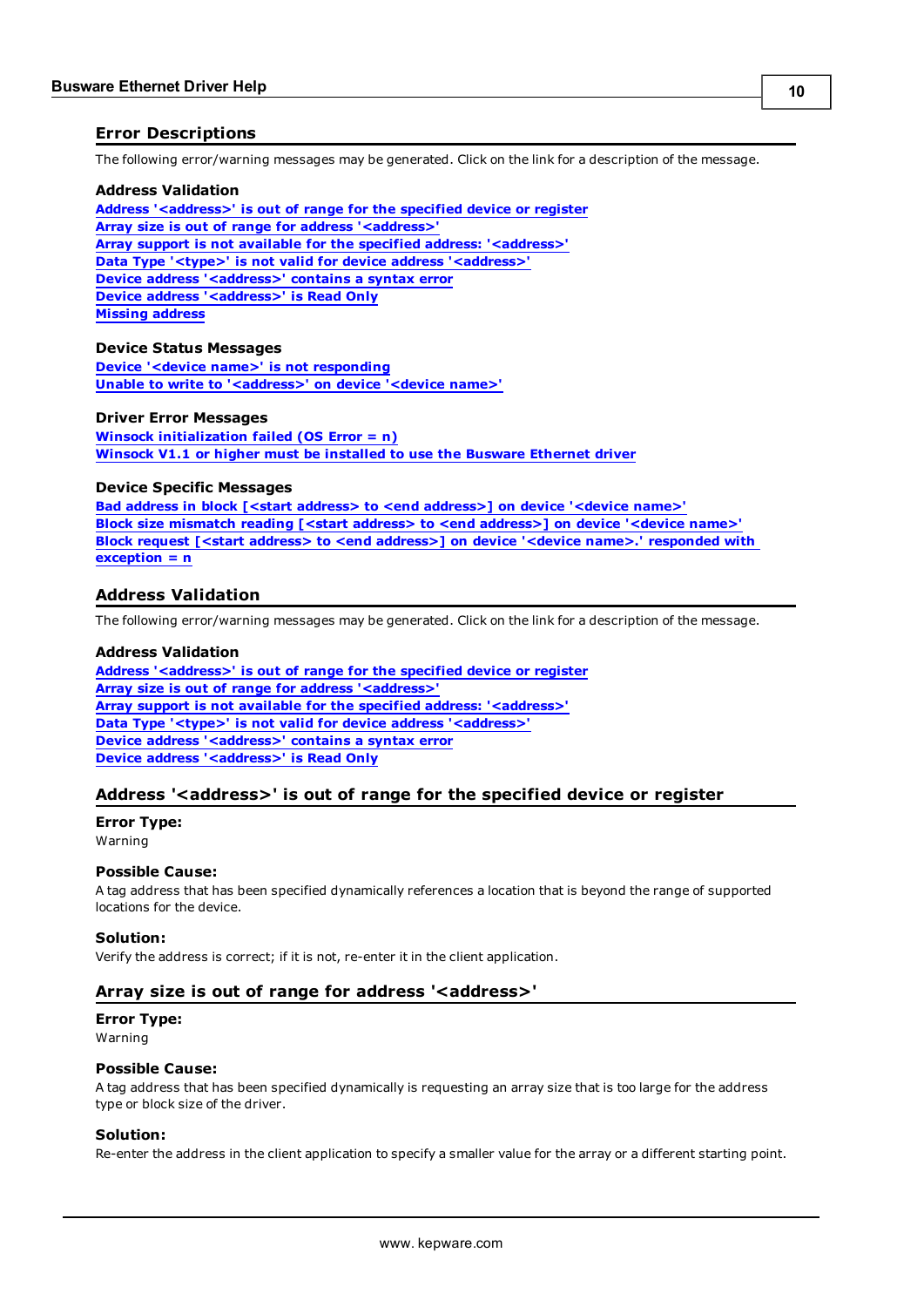# <span id="page-10-0"></span>Array support is not available for the specified address: '<address>'

## **Error Type:**

Warning

# **Possible Cause:**

A tag address that has been specified dynamically contains an array reference for an address type that doesn't support arrays.

#### **Solution:**

<span id="page-10-1"></span>Re-enter the address in the client application to remove the array reference or correct the address type.

## Data Type '<type>' is not valid for device address '<address>'

# **Error Type:**

Warning

#### **Possible Cause:**

A tag address that has been specified dynamically has been assigned an invalid data type.

### **Solution:**

<span id="page-10-2"></span>Modify the requested data type in the client application.

# Device address '<address>' contains a syntax error

#### **Error Type:**

Warning

#### **Possible Cause:**

A tag address that has been specified dynamically contains one or more invalid characters.

#### **Solution:**

<span id="page-10-3"></span>Re-enter the address in the client application.

### **Device address '<address>' is Read Only**

#### **Error Type:**

Warning

#### **Possible Cause:**

A tag address that has been specified dynamically has a requested access mode that is not compatible with what the device supports for that address.

### **Solution:**

<span id="page-10-4"></span>Change the access mode in the client application.

### **Missing address**

**Error Type:** Warning

### **Possible Cause:**

A tag address that has been specified dynamically has no length.

#### **Solution:**

<span id="page-10-5"></span>Re-enter the address in the client application.

### **Device Status Messages**

The following error/warning messages may be generated. Click on the link for a description of the message.

#### **Device Status Messages**

**[Device](#page-11-0) ['<device](#page-11-0) [name>'](#page-11-0) [is](#page-11-0) [not](#page-11-0) [responding](#page-11-0) [Unable](#page-11-1) [to](#page-11-1) [write](#page-11-1) [to](#page-11-1) ['<address>'](#page-11-1) [on](#page-11-1) [device](#page-11-1) ['<device](#page-11-1) [name>'](#page-11-1)**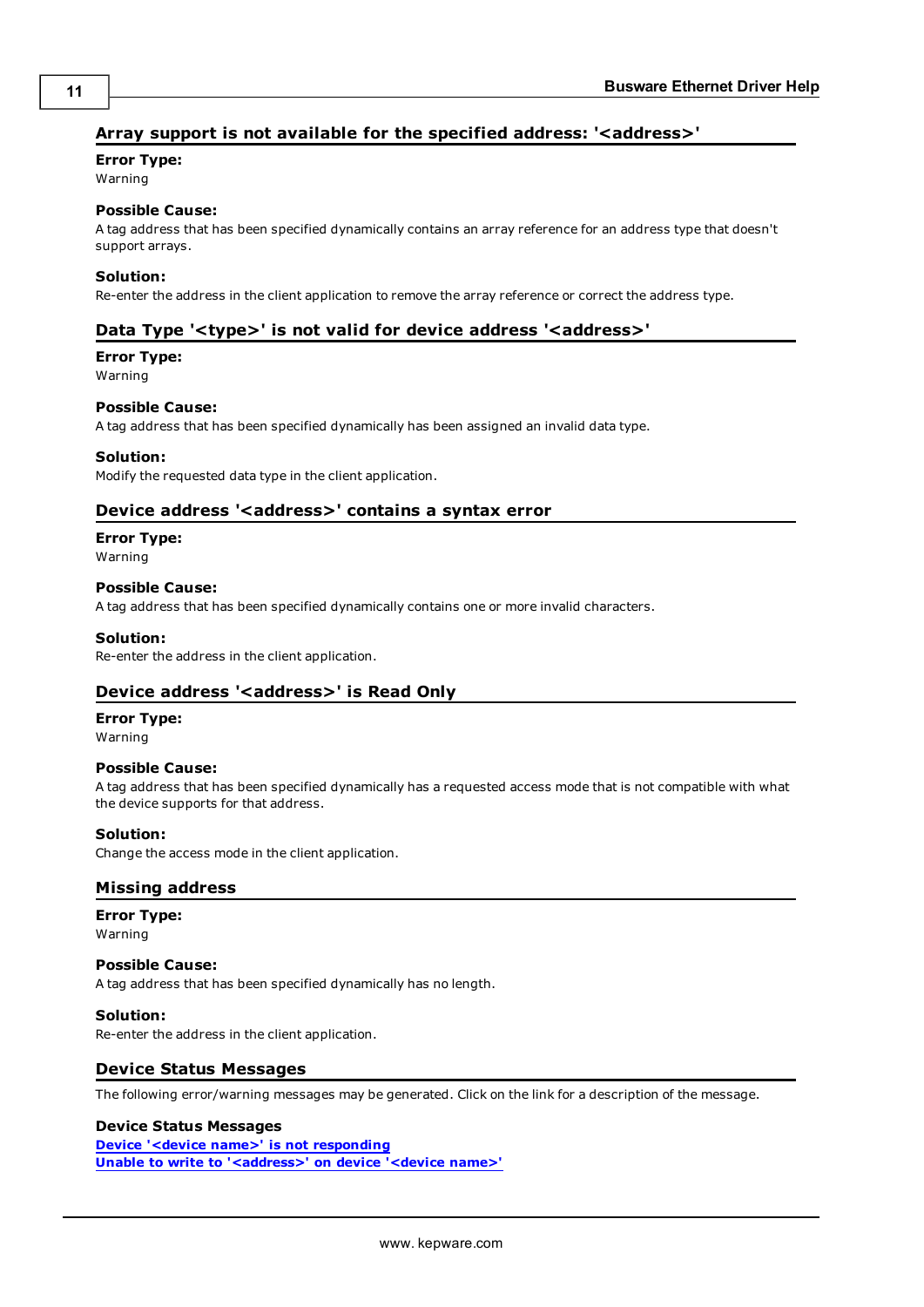# <span id="page-11-0"></span>**Device '<device name>' is not responding**

**Error Type:**

Serious

## **Possible Cause:**

1. The serial connection between the device and the Host PC is broken.

- 2. The communications parameters for the serial connection are incorrect.
- 3. The named device may have been assigned an incorrect Network ID.

4. The response from the device took longer to receive than the amount of time specified in the "Request Timeout" device setting.

#### **Solution:**

- 1. Verify the cabling between the PC and the PLC device.
- 2. Verify that the specified communications parameters match those of the device.
- 3. Verify that the Network ID given to the named device matches that of the actual device.
- <span id="page-11-1"></span>4. Increase the Request Timeout setting so that the entire response can be handled.

### Unable to write to '<address>' on device '<device name>'

#### **Error Type:**

Serious

#### **Possible Cause:**

- 1. The serial connection between the device and the Host PC is broken.
- 2. The communications parameters for the serial connection are incorrect.
- 3. The named device may have been assigned an incorrect Network ID.

#### **Solution:**

- 1. Verify the cabling between the PC and the PLC device.
- 2. Verify that the specified communications parameters match those of the device.
- <span id="page-11-2"></span>3. Verify that the Network ID given to the named device matches that of the actual device.

### **Driver Error Messages**

The following error/warning messages may be generated. Click on the link for a description of the message.

#### **Driver Error Messages**

**[Winsock](#page-11-3) [initialization](#page-11-3) [failed](#page-11-3) [\(OS](#page-11-3) [Error](#page-11-3) [=](#page-11-3) [n\)](#page-11-3) [Winsock](#page-11-4) [V1.1](#page-11-4) [or](#page-11-4) [higher](#page-11-4) [must](#page-11-4) [be](#page-11-4) [installed](#page-11-4) [to](#page-11-4) [use](#page-11-4) [the](#page-11-4) [Busware](#page-11-4) [Ethernet](#page-11-4) [driver](#page-11-4)**

# <span id="page-11-3"></span>**Winsock initialization failed (OS Error = n)**

#### **Error Type:**

Fatal

| <b>OS Error</b> | <b>Indication</b>                                                                                    | <b>Possible Solution</b>                                                               |
|-----------------|------------------------------------------------------------------------------------------------------|----------------------------------------------------------------------------------------|
| 10091           | Indicates that the underlying network<br>subsystem is not ready for network<br>communication.        | Wait a few seconds and restart<br>the driver.                                          |
| 10067           | Limit on the number of tasks supported<br>by the Windows Sockets implementation<br>has been reached. | Close one or more applications<br>that may be using Winsock and<br>restart the driver. |

# <span id="page-11-4"></span>**Winsock V1.1 or higher must be installed to use the Busware Ethernet driver**

#### **Error Type:**

Fatal

#### **Possible Cause:**

The version number of the Winsock DLL found on the system is less than 1.1.

#### **Solution:**

Upgrade Winsock to version 1.1 or higher.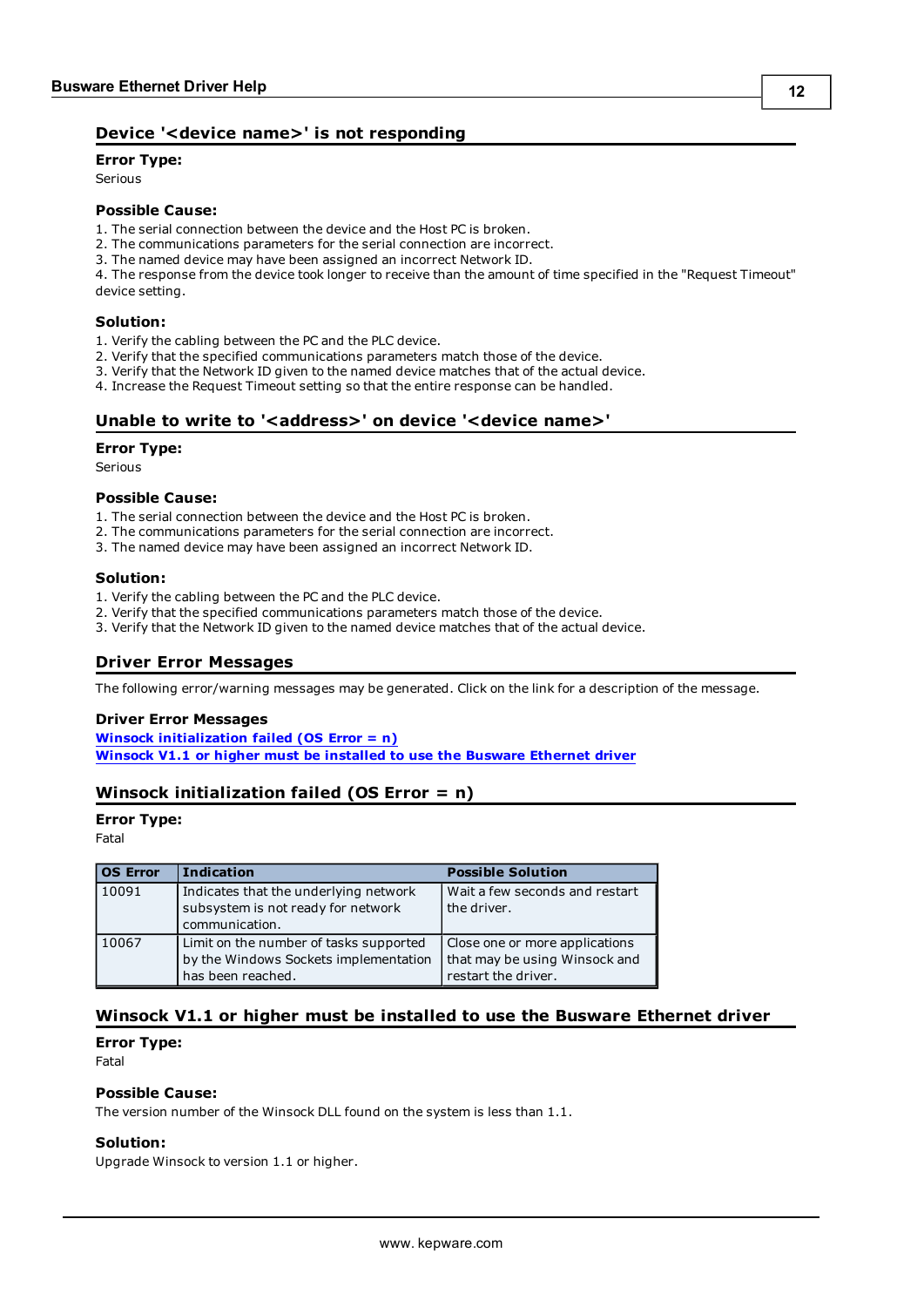## <span id="page-12-0"></span>**Device Specific Messages**

The following error/warning messages may be generated. Click on the link for a description of the message.

#### **Device Specific Messages**

**[Bad](#page-12-1) [address](#page-12-1) [in](#page-12-1) [block](#page-12-1) [\[<start](#page-12-1) [address>](#page-12-1) [to](#page-12-1) [<end](#page-12-1) [address>\]](#page-12-1) [on](#page-12-1) [device](#page-12-1) ['<device](#page-12-1) [name>'](#page-12-1) [Block](#page-12-2) [size](#page-12-2) [mismatch](#page-12-2) [reading](#page-12-2) [\[<start](#page-12-2) [address>](#page-12-2) [to](#page-12-2) [<end](#page-12-2) [address>\]](#page-12-2) [on](#page-12-2) [device](#page-12-2) ['<](#page-12-2) [device](#page-12-2) [name>'](#page-12-2) [Block](#page-12-3) [request](#page-12-3) [\[<start](#page-12-3) [address>](#page-12-3) [to](#page-12-3) [<end](#page-12-3) [address>\]](#page-12-3) [on](#page-12-3) [device](#page-12-3) ['<device](#page-12-3) [name>.'](#page-12-3) [responded](#page-12-3) [with](#page-12-3) [exception](#page-12-3) [=](#page-12-3) [n](#page-12-3)**

## <span id="page-12-1"></span>**Bad address in block [<start address> to <end address>] on device '<device name>'**

#### **Error Type:**

Serious

#### **Possible Cause:**

An attempt has been made to reference a nonexistent location in the specified device.

#### **Solution:**

Verify the tags assigned to addresses in the specified range on the device and eliminate ones that reference invalid locations.

# <span id="page-12-2"></span>**Block size mismatch reading [<start address> to <end address>] on device '<device name>**

#### **Error Type:**

Fatal for addresses falling in this block.

#### **Possible Cause:**

The driver attempted to read a block of memory in the PLC. The PLC responded with no error, but did not provide the driver with the requested block size of data.

#### **Solution:**

<span id="page-12-3"></span>Ensure that the range of memory exists for the PLC.

# Block request [<start address> to <end address>] on device '<device name>.' **responded with exception = n**

#### **Error Type:**

Fatal for addresses falling in this block.

#### **Possible Cause:**

The driver attempted to read a block of memory in the PLC. The PLC responded with the exception error shown.

## **Solution:**

Ensure that the range of memory or data type exists for the PLC.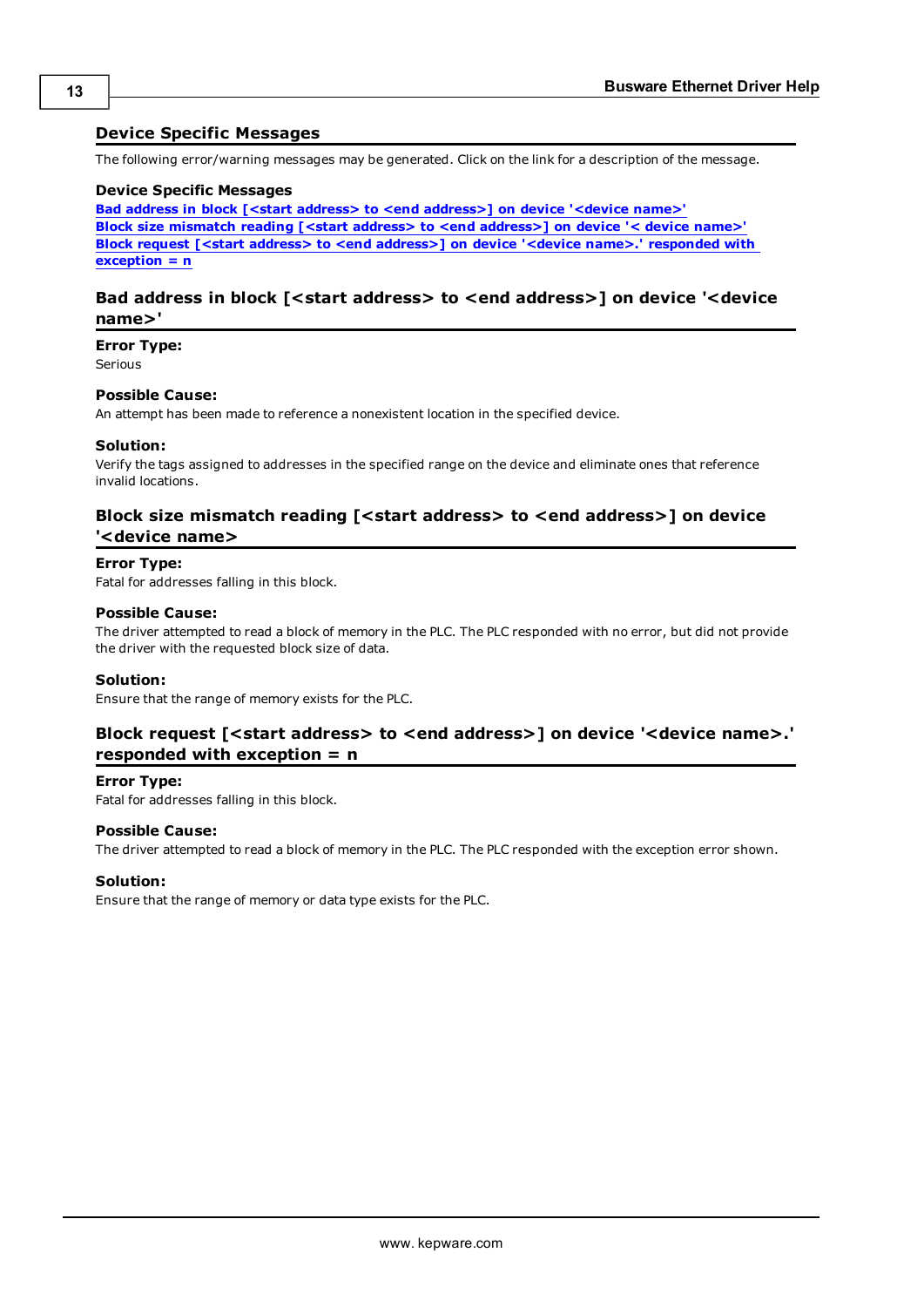# <span id="page-13-0"></span>**Index**

# **A**

# **B**

| Bad address in block [ <start address=""> to <end address="">] on device '<device name="">' 13</device></end></start>       |  |
|-----------------------------------------------------------------------------------------------------------------------------|--|
|                                                                                                                             |  |
| Block request [ <start address=""> to <end address="">] on device '<device name="">.' responded  13</device></end></start>  |  |
|                                                                                                                             |  |
| Block size mismatch reading [ <start address=""> to <end address="">] on device '<device name=""> 13</device></end></start> |  |
|                                                                                                                             |  |

# **C**

| $\sim$ il. |  |
|------------|--|
|------------|--|

# **D**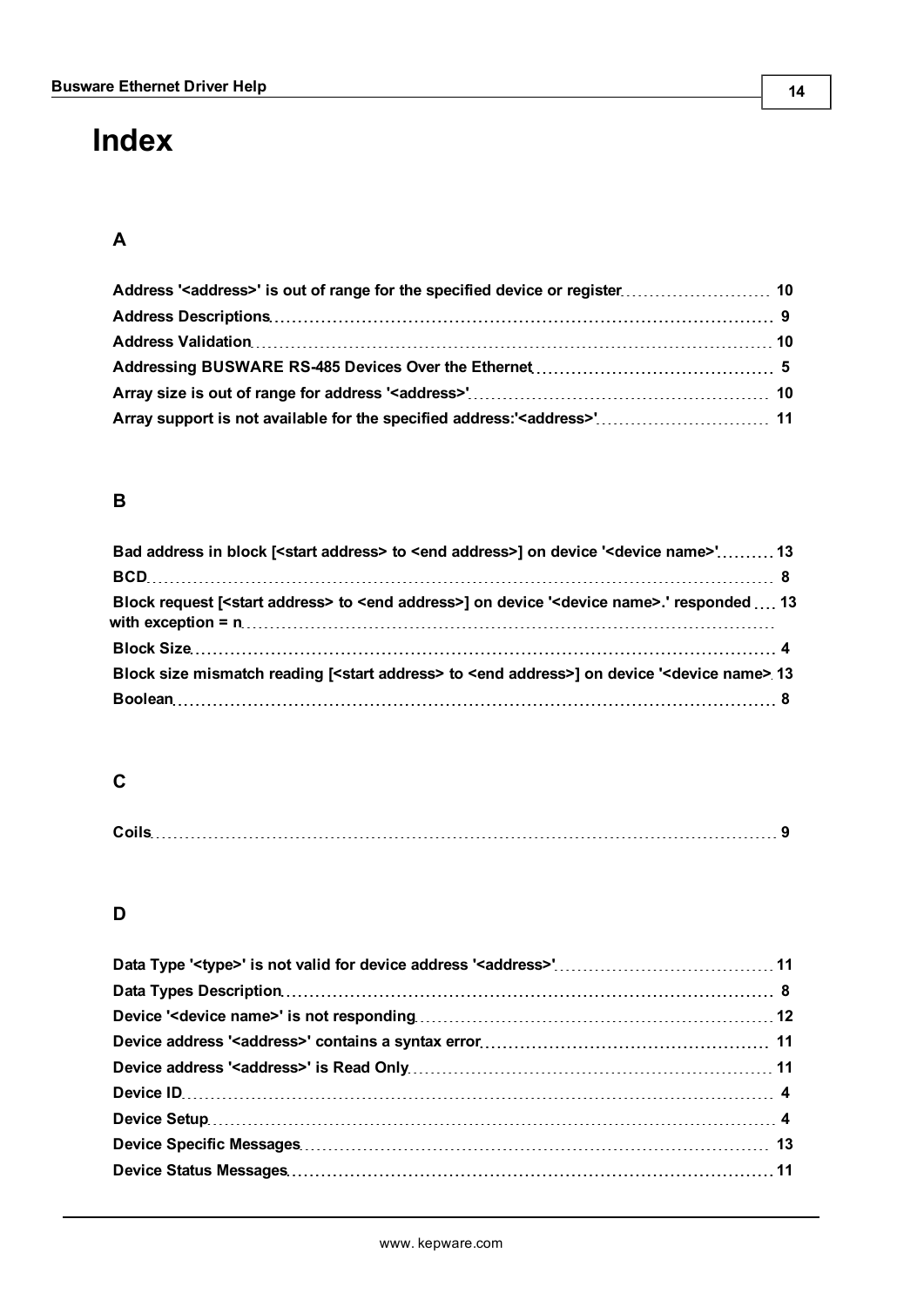| Е |    |
|---|----|
|   |    |
|   |    |
|   |    |
| F |    |
|   |    |
|   |    |
|   |    |
| L |    |
|   |    |
|   |    |
|   |    |
|   |    |
| M |    |
|   | 11 |
|   |    |
|   |    |
| N |    |
|   |    |
|   |    |
|   |    |
| O |    |
|   |    |
|   |    |
|   |    |
|   |    |
| R |    |
|   |    |